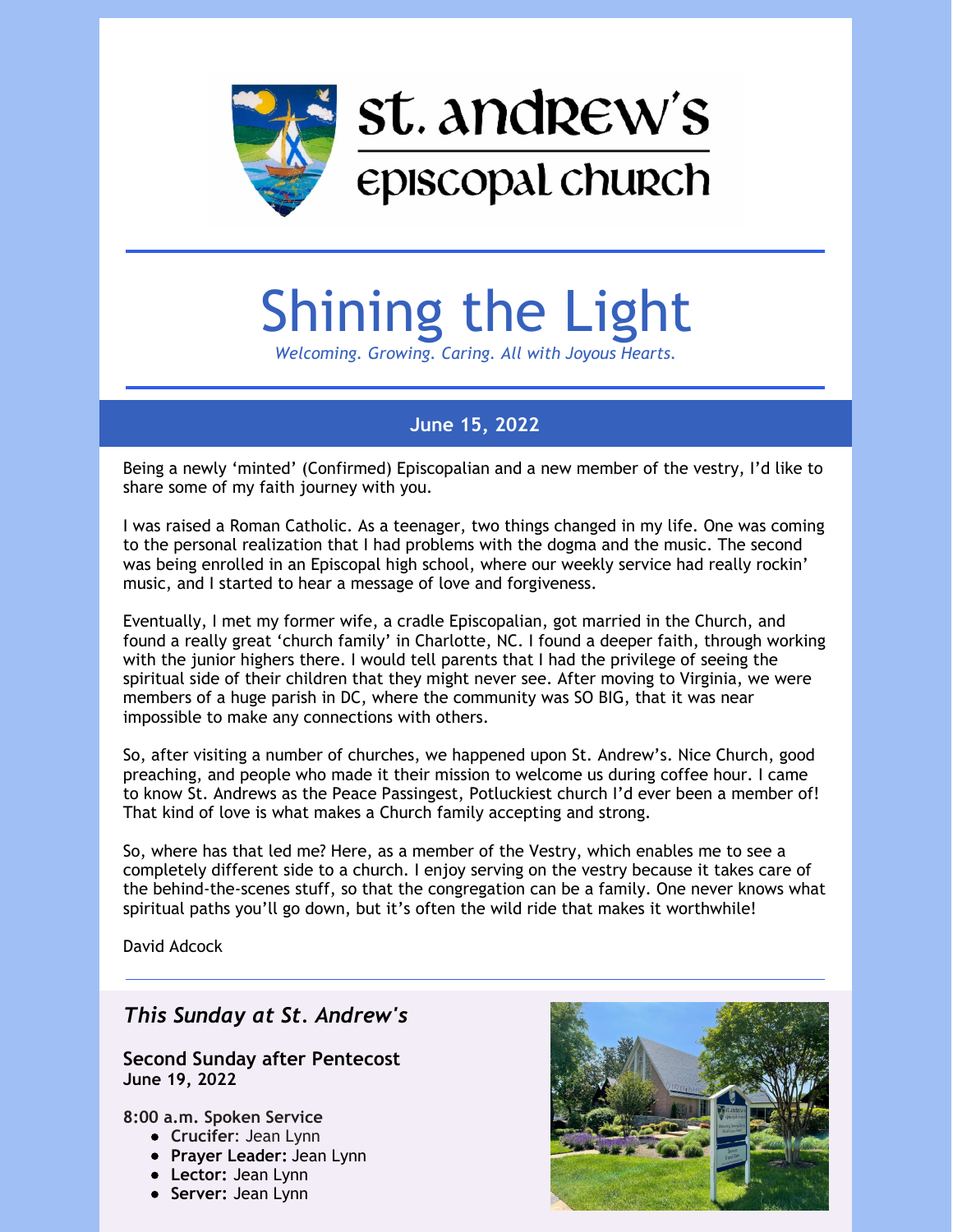**10:00 a.m. Family Service**

- **Crucifer**: Ana White
- **Prayer Leader:** Ana White
- **Lector:** Sophia Ghosh, Carol Kiranbay
- **Server:** Mary Lynn Rynkiewicz
- **Usher:** T*o be filled*
- **Counters:** Mary Lynn Rynkiewicz, Doris Smith

**Readings**: [Kings](https://www.lectionarypage.net/YearC_RCL/Pentecost/CProp7_RCL.html#ot1) 1-7, 8-15a, [Galatians](https://www.lectionarypage.net/YearC_RCL/Pentecost/CProp7_RCL.html#nt1) 3:23-29, Luke [8:26-39](https://www.lectionarypage.net/YearC_RCL/Pentecost/CProp7_RCL.html#gsp1)

Duty officer June 19 - June 25: Jean Lynn

# **Worship**

#### **Summer worship schedule - mark your calendars!**

For the months of July and August, St. Andrew's will have one worship service at 9:30am on Sunday mornings.

#### **Compline on Wednesday Evenings**

Each Wednesday at 8:30pm members of St. Andrew's meet via thisZoom [Compline](https://us02web.zoom.us/j/84919659070?pwd=YVkzUGhsYTlpV3RvLzlmSHdaYTBMUT09) link for a brief service of contemplative nighttime prayers. All are welcome to join. For those who do not have a copy of the *BCP* at home, you may download this [Compline](http://r20.rs6.net/tn.jsp?f=001IX04t7Blbq8Xb52-CApgqEptB7uqwCgv-IBvMmm5jS3EW9gLNovpZdAp6u0uxVQwFK-Ckj2ya8CEI2y-KJD5wUyLWoXU9T9hCqoAE68x_KlogcqcboctK42gPU4QsfNqYJZBu3-1327Udf_19TCpDp4MvGrxNHhAUpV72z3NgJyKHwBJAvBcGOSDCB4Z8DM3G11HCrfT7GHm-Yca3qTBFmCU-sQTzRfan8GMOTUlBCY=&c=y4G0hvXAVRZ3MaLEg7Z_9wYrAp3KxNIdOTqhfZ8puMFDSwelCUei4g==&ch=eHR0wdcStqD8IohtcEcDe9Ka87h_M_BPm0FPV3o6RzGIcsafsnJ2FA==) booklet.

#### **June 12 Sermon: Playful is Faithful**

On Trinity Sunday, we hear from the Book of Proverbs that God is playful and wove delight and joy into the fabric of creation. Play is thus a primary intelligence for the Creator as well as for the created world. The Rev. Dorota Wright-Pruski argues that a faithful response to a playful God is to join God in delighting in the world around us through play, that is, through activities whose sole purpose is to facilitate fun.



## **Parish Life**

### **Arlington Pride Festival: Saturday, June 25**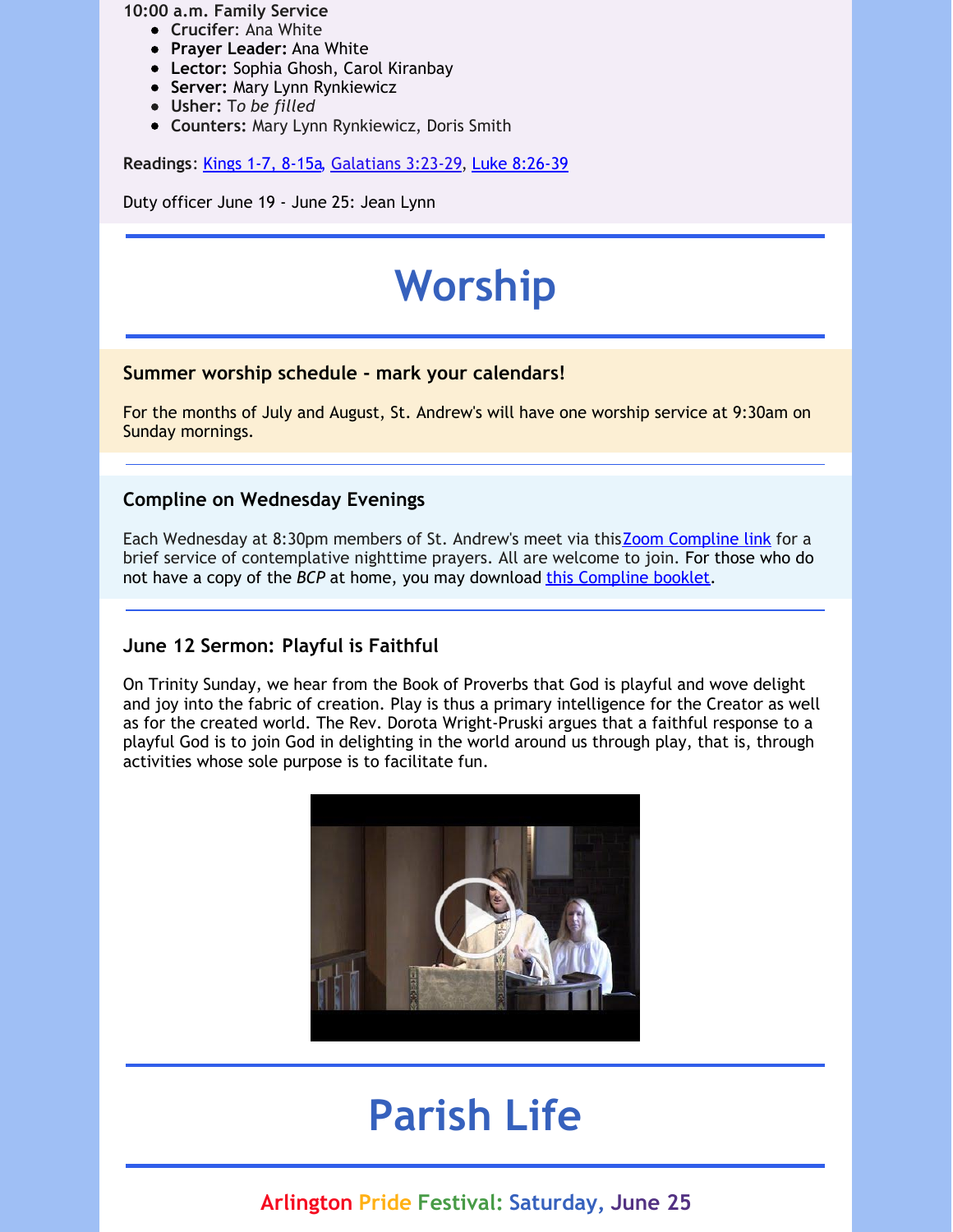Come support Arlington's inaugural Pride Festival with your fellow Episcopalians! The Episcopal Churches of Arlington will be at Pride on Saturday, June 25 to celebrate God's love for all people. To help at the table, sign up [here](https://www.signupgenius.com/go/70a044fa5a62ea1fa7-arlington). The festival runs from 12:00p to 7:00p at Gateway Park in Rosslyn (1300 Langston Blvd), with activities and entertainment for all ages.

#### **June Vestry Summary**

The following are highlights from last night's Vestry meeting:

- Two task forces are being put together to provide needed data for potential physical plant upgrades: one to assess the lighting in the Nave and one to explore what a new HVAC system might look like and cost. The groups are due to report on their findings in September.
- After an offer by a local contractor to restripe the parking lots, a third group will look at alternatives to the current scheme to see if new stripes and signage might help with traffic flow in and out of the church grounds.
- St. Andrew's de-cluttering work continues, with a target date of July 10th to begin moving unneeded materials out of the spaces. More to follow, including contact with the ministry leads to coordinate.
- A mid-year financial review provided by Rev. Dorota and Doris Smith (Treasurer) is tentatively scheduled for July 17th.
- As a reminder, St. Andrew's is joining other Arlington Episcopal churches at Arlington's first Pride Festival June 25th -- all are invited to join in the celebration.

#### **Baseball Night July 2**

St. Andrews Family Ministry invites you to a night at the Washington Nationals on July 2 at 4:05pm! Tickets are \$25 each. Order [here](https://forms.gle/k4rivoCJURUy4Htf6), or sign up on the bulletin board outside of Rev. Dorota's office. Payment can be made with the memo "Baseball Game" to Mallory's box or the offertory plate.

### **Family Ministry**

Thank you to Leigh Rauseo for covering the family service. We learned about the hope God can give us and made hope kites to remind us of all the things that bring us hope!



#### **Parish Administrator Away this Week**

I am off to California to visit my family, and will be away starting June 14 and return Wednesday June 22. If you have an urgent matter, please contact Rev. Dorota. *- Emily*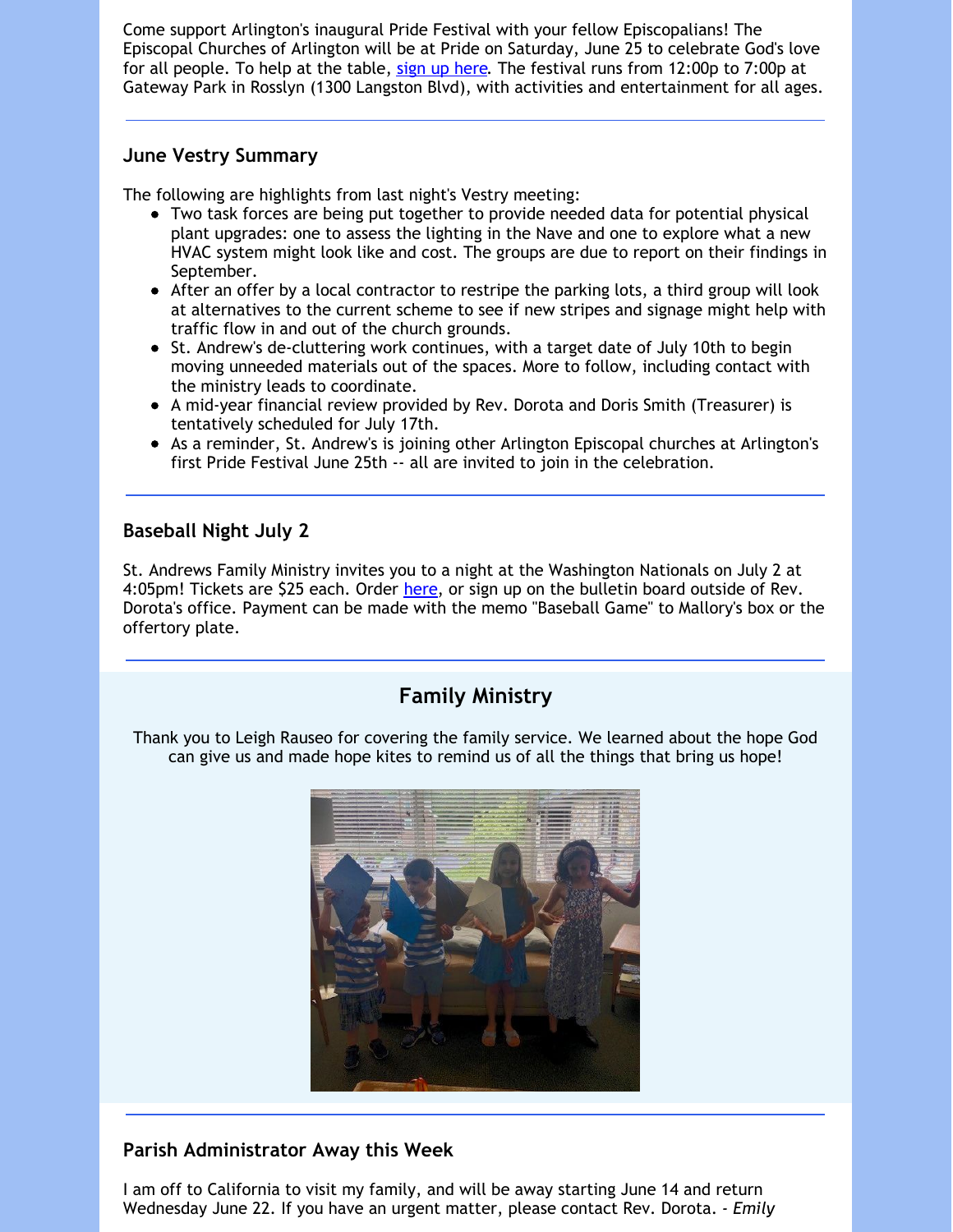#### **During Your Summer Travels**

If you attend church elsewhere while you're away this summer, bring back a bulletin! We'd love to display the bulletins of churches you visit during your travels. You can leave your vacation bulletins in the parish administrator's mailbox (top left box) in the outer office.

#### **MIDSUMMER POETRY FEST - JULY 10 at 3:00 pm**

This year the Midsummer Poetry Fest will be held on Sunday, July 10, at 3 p.m. in the lounge. All ages are invited to choose a poem that they would enjoy sharing with others. It does not have to be something you have written yourself. To honor the St. Andrew's Players in their 50th anniversary year, the theme will be theater: poetry about theater or poems taken from plays. As always, the theme is a suggestion, not a requirement. Spectators are welcome. Please RSVP via the sign-up sheet on the bulletin board, or just send an email to Helen Ely.

#### **Scholarships - Application Due June 30**

Episcopal Church Women (ECW) is offering scholarships for students who are members of an Episcopal church in the Diocese of VA. **Students have until June 30th to apply.**This includes high school seniors and undergraduates. The scholarship is also available to students who will attend trade schools and specialized post high school studies. The scholarships usually range from \$500 to \$1,500. If interested, application packets will be posted on the bulletin board outside Rev. Dorota's office.

#### **Sign-Up For Coffee Hour**

Are you willing to host Coffee Hour? [Please](https://www.signupgenius.com/go/10c0c4aa8ac2ea7fc1-standrews) sign up here, or on the bulletin board outside of Rev. Dorota's office.

#### **Glorious Companions**

Glorious Companions will meet Wednesday June 22 at 10:30 a.m. in the lounge. Please read chapter 28 on Festo Kivengere (1921?-1988) in our book, *Glorious Companions,* by Richard H. Schmidt.

#### **In Our Prayers**

This week we pray for: Trudy Koczyk, Henry Schmidt, Jeannie Shaughnessy, Constance Blackman, Lucia Oxendale, Marcela Scott, Curtis Powers, the people of Ukraine, and for Rachel E. Simon and all who work for transgender inclusion.

Would you like to add a name to the prayer list? If so, pleaseemail the church office with your request. Names will be kept on the prayer list for about a month unless otherwise specified, and will be published weekly in *Shining the Light.*

# **Outreach**